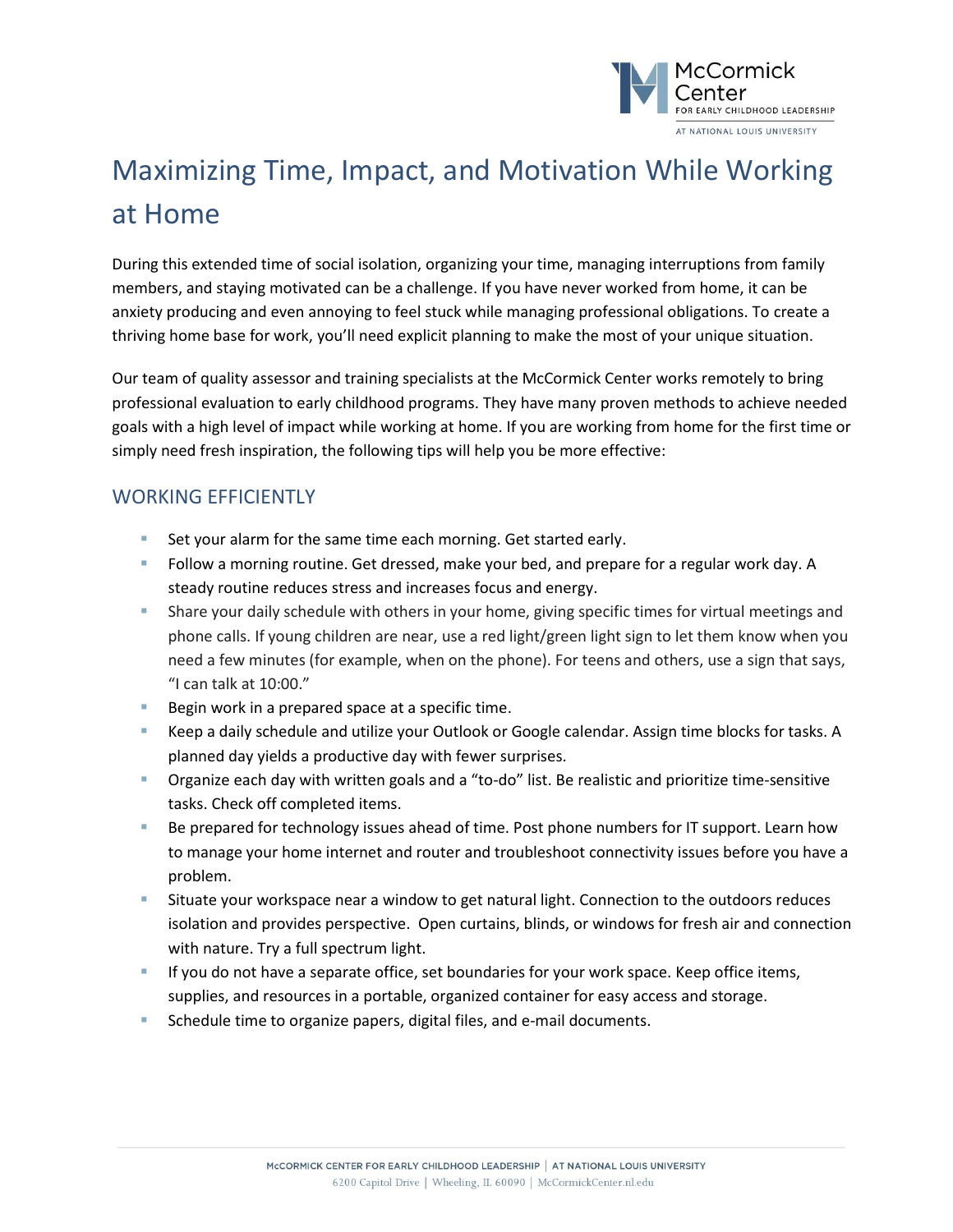- Practice intentional eating. Set a specific time to eat lunch away from your workspace. If children are home with you, enjoy this time with them. Pre-plan and portion snacks for the day (for them
- and for you) and drink plenty of water. Set a definitive time at the end of the work day to turn off your computer and separate from work tasks. Take a walk, play a game with your children, work out, or cook dinner with your family.
- Charge up. Take time each night to charge your computer and phone. This gives you more flexibility in the morning. When the weather permits, you can start your day outside with a fully charged laptop to work on a patio, porch, or balcony.

## COMMUNICATING WITH COLLEAGUES

- Send encouraging messages to team members by e-mail, phone, or text. Positive quotes and notes of affirmation can overcome disconnection and isolation.
- **Connect with colleagues to motivate each other, share goals, and ask for feedback.**
- **Talk with an accountability partner to brainstorm problems and ideas, as well as to discuss** planning strategies and accomplishments.
- Respond to work e-mails, calls, and texts promptly.
- **Connect with supervisors to communicate questions, concerns, updates, clarifications about** projects, or schedule changes.
- When using e-mail, keep it professional. Use a conventional greeting and sign off. If you need to discuss more complicated matters, schedule a phone or video conference. This will help you clarify issues and get feedback without misunderstandings. Follow up phone calls with an e-mail to review follow-up items.
- If you are responsible for supervising or supporting others, connect individually with a video call at a set time each week. Review work goals, discuss how things are going, identify challenges and successes, and reflect on overall perceptions about progress. Keep notes so that you can revisit action steps next time.

## STAYING CALM AND HEALTHY

- Remain sensitive to your physical comfort. Refocus away from the screen to rest your eyes. Elevate your laptop and use an external keyboard. Keep balanced posture while sitting to protect your neck and hand joints from strain.
- Plan activity breaks to walk through your home or run up and down the stairs. Rev up your heart beat at least once an hour. Use simple stretching exercises or hand weights. Use break time to unload dishes, switch laundry, or reengage children. Refresh and revive with fresh tea, water, or coffee.
- When feeling stressed or overwhelmed, take a mental break. Meditate or breathe deeply. Try a diffuser or ionizer with essential oils or light a candle. Warm a light-weight, heated neck pack.
- **EXECT 1** Listen to ambient music (without words) or other calming or energizing music to help you focus.
- Plan weekly dinners to include comfort foods in addition to healthy choices. Eat meals at the same time daily.